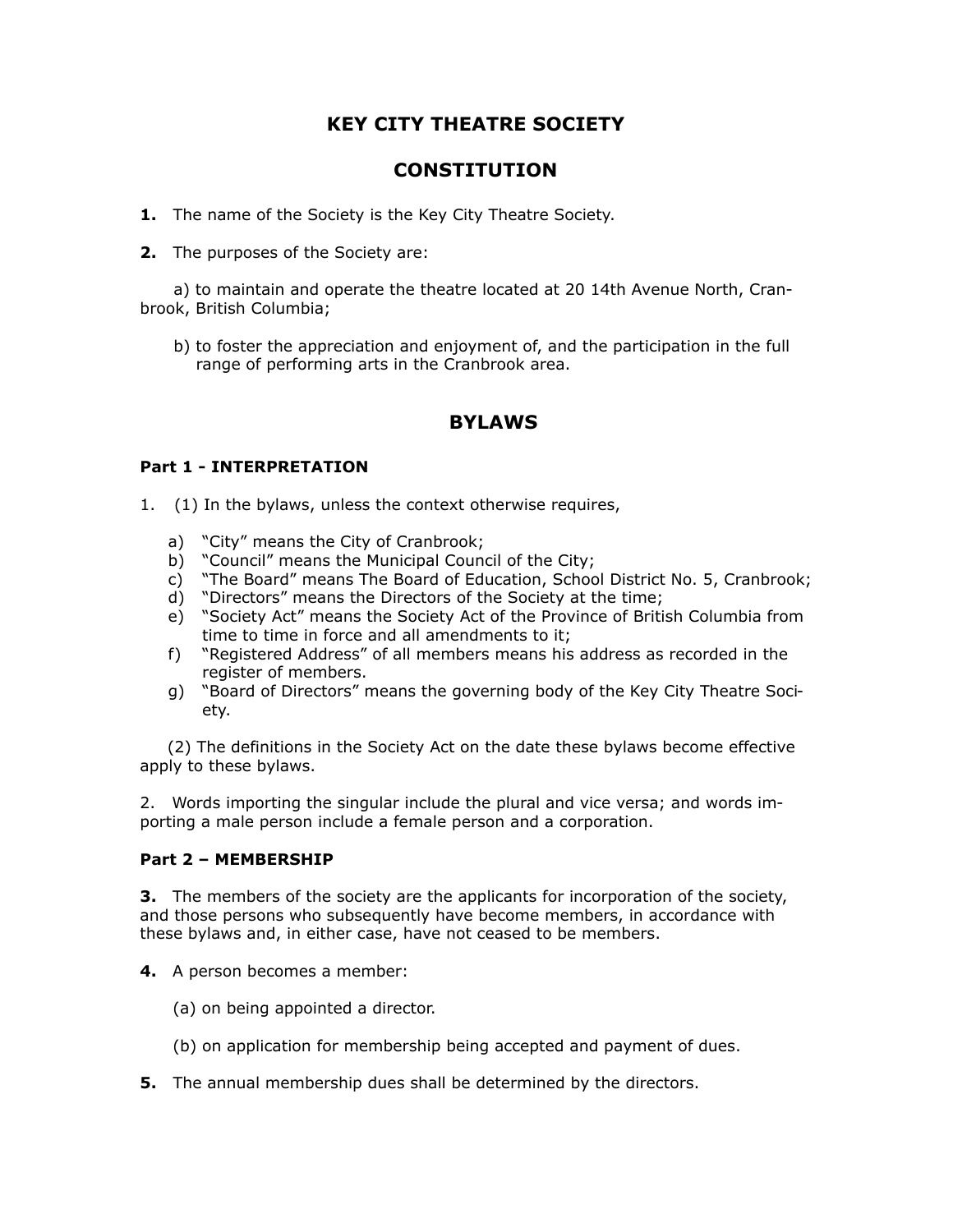**6.** Every member shall uphold the constitution and comply with these bylaws.

**7.** All members are in good standing except a member who has failed to pay his current annual membership fee or any other subscription or debt due and owing by him to the society and he is not in good standing so long as the debt remains unpaid.

**8.** A person shall cease to be a member of the society:

 (a) by delivering his resignation as a director in writing to the secretary of the society or by mailing or delivering it to the address of the society;

(b) on his death or in the case of a corporation on dissolution;

(c) on being expelled;

 (d) on having been a member not in good standing for 12 consecutive months, or

(e) on ceasing to be an appointed director.

**9.** (1) A member may be expelled by a special resolution of the members passed at a general meeting.

 (2) The notice of special resolution for expulsion shall be accompanied by a brief statement of the reason or reasons for the proposed expulsion.

 (3) The person who is the subject of the proposed expulsion shall be given an opportunity to be heard at the general meeting before the special resolution is put to a vote.

#### **Part 3 – MEETINGS OF MEMBERS**

**10.** General meetings of the society shall be held at the time and place, in accordance with the Society Act, that the directors decide.

**11.** Every general meeting, other than an annual general meeting, is an extraordinary general meeting.

**12.** The directors may, when they think fit, convene an extraordinary general meeting.

**13.** (1) Notice of a general meeting shall specify the place, day and hour of meeting, and, in case of special business, the general nature of that business.

 (2) The accidental omission to give notice of a meeting to, or the non-receipt of a notice by, any of the members entitled to receive notice does not invalidate proceedings at that meeting.

**14.** The first annual general meeting of the society shall be held not more than 15 months after the date of incorporation and after that an annual general meeting shall be held at least once every calendar year and not more than 15 months after the holding of the last preceding annual general meeting.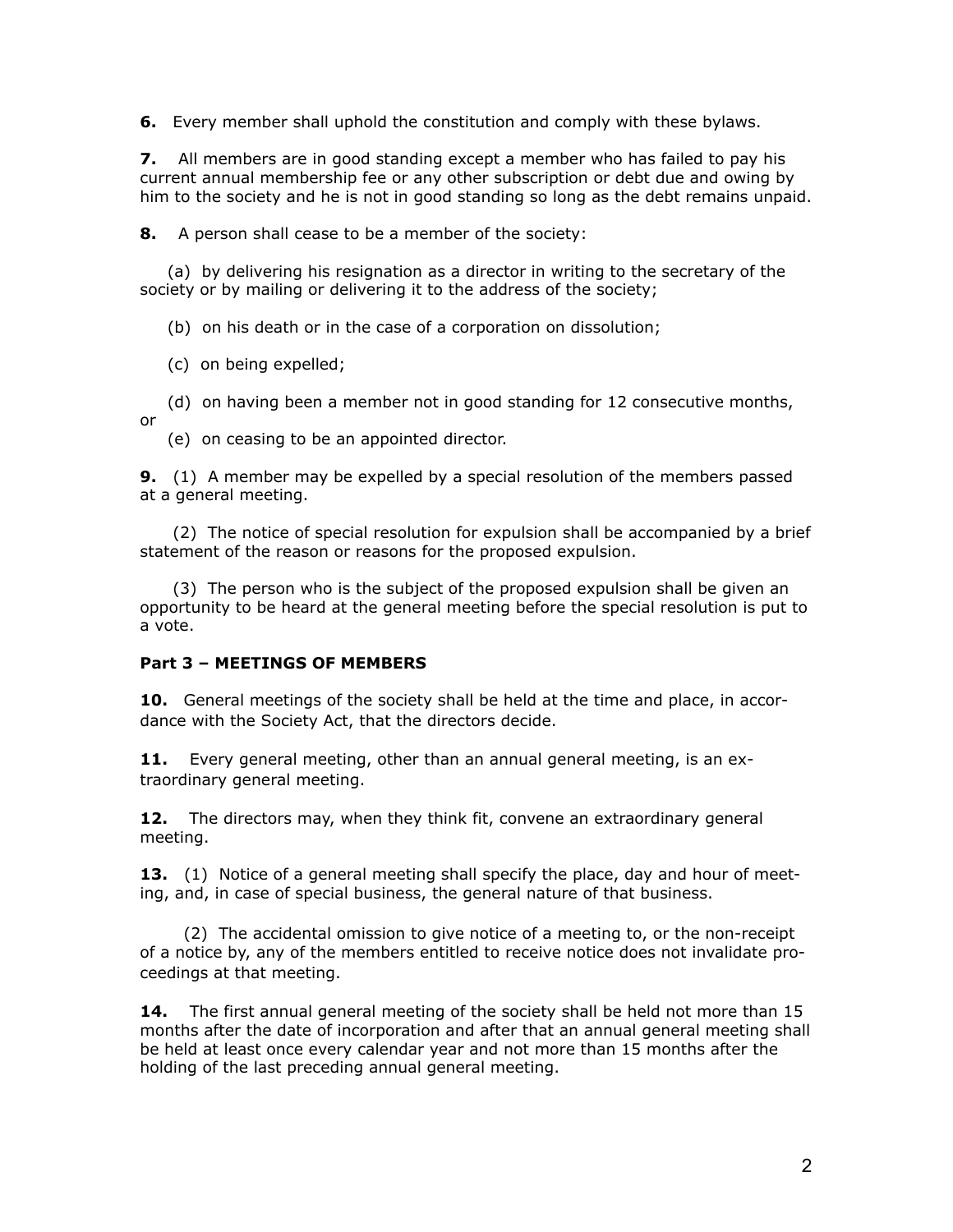## **Part 4 – PROCEEDINGS AT GENERAL MEETINGS**

**15.** Special business is:

 (a) all business at an extraordinary general meeting except the adoption of rules of order; and

(b) all business transacted at an annual general meeting, except:

- (i) the adoption of rules of order;
- (ii) the consideration of the financial statements;
- (iii) the report of the directors;
- (iv) the report of the auditor, if any;
- (v) the appointment and election of directors;
- (vi) the appointment of the auditor, if required, and
- (vii) the other business that, under these bylaws, ought to be transacted at

an annual general meeting, or business which is brought under consideration by the report of the directors issued with the notice convening the meeting.

**16.** (1) No business, other than the election of a chairman and the adjournment or termination of the meeting, shall be conducted at a general meeting at a time when a quorum is not present.

 (2) If at anytime during a general meeting there ceases to be a quorum present, business then in progress shall be suspended until there is a quorum present or until the meeting is adjourned or terminated.

 (3) A quorum is four directors and three members present or a greater number that the members may determine at a general meeting.

**17.** If within 30 minutes from the time appointed for a general meeting a quorum is not present, the meeting, if convened on the requisition of members, shall be terminated; but in any other case, it shall stand adjourned to the same day in the next week, at the same time and place, and if, at the adjourned meeting, a quorum is not present within 30 minutes from the time appointed for the meeting, the members present constitute a quorum.

**18.** Subject to section 19, the president of the society, the vice president or in the absence of both, one of the other directors present, shall preside as chairman of a general meeting.

**19.** If at a general meeting:

 (a) there is no president, vice president, or other director present within 15 minutes after the time appointed for holding the meeting; or

 (b) the president and all other directors present are unwilling to act as chairman, the members present shall choose one of their number to be chairman.

**20.** (1) A general meeting may be adjourned from time to time and from place to place, but no business shall be transacted at an adjourned meeting other than the business left unfinished at the meeting from which the adjournment took place.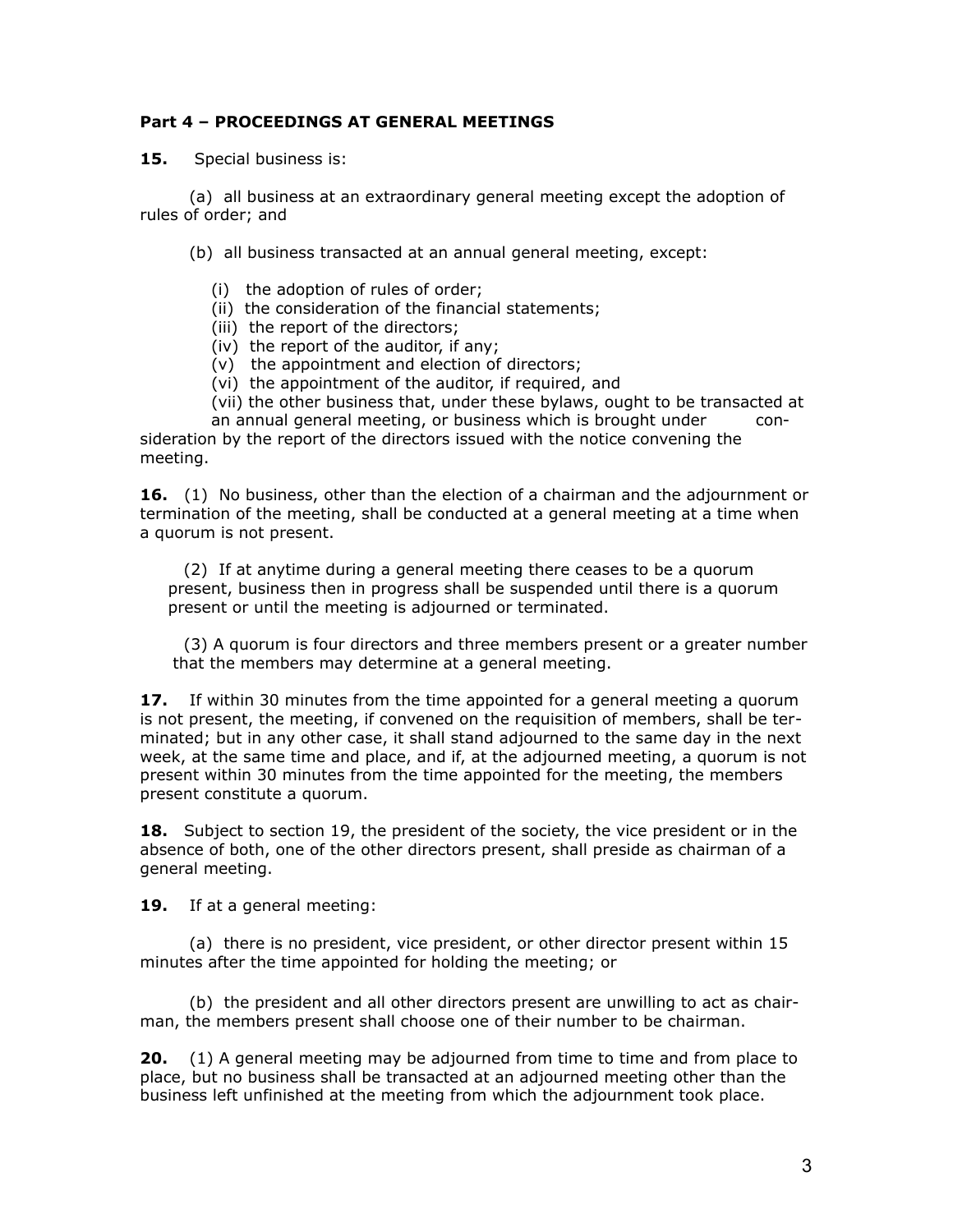(2) When a meeting is adjourned for 10 days or more, notice of the adjourned meeting shall be given as in the case of the original meeting.

 (3) Except as provided in this bylaw, it is not necessary to give notice of an adjournment or of the business to be transacted at an adjourned general meeting.

**21.** In case of an equality of votes the chairman shall not have a casting or second vote in addition to the vote to which he may be entitled as a member and the proposed resolution shall not pass.

**22.** (1) Subject to Article 22.(4) a member in good standing present at a meeting of members is entitled to one vote.

(2) Voting is by show of hands.

(3) Voting by proxy is not permitted.

**23.** A corporate member may vote by its authorized representative, who is entitled to speak and vote, and in all other respects exercise the rights of a member, and that representative shall be reckoned as a member for all purposes with respect to a meeting of the society.

#### **Part 5 – DIRECTORS AND OFFICERS**

**24.** (1) The directors may exercise all the powers and do all the acts and things that the society may exercise and do, and which are not by these bylaws or by statute or otherwise lawfully directed or required to be exercised or done by the society in general meeting, but subject, nevertheless, to:

(a) all laws affecting the society;

(b) these bylaws, and

 (c) rules, not being inconsistent with these bylaws, which are made from time to time by the society in general meeting.

 (2) No rule, made by the society in general meeting, invalidates a prior act of the directors that would have been valid if that rule had not been made.

**25.** The number of directors shall be nine.

**26.** (1) The Society shall have nine Directors, of whom two shall be appointed by Council. Two shall be appointed by The Board (School District). The remaining five shall be elected by and from the membership.

 (2) At the first Annual General Meeting, all Directors shall retire from office and;

 (a) the Board shall appoint a director to serve for a one-year term, and appoint a director to serve for a two-year term;

 (b) Council shall appoint one director to serve for a two-year term and one director to serve for a one-year term;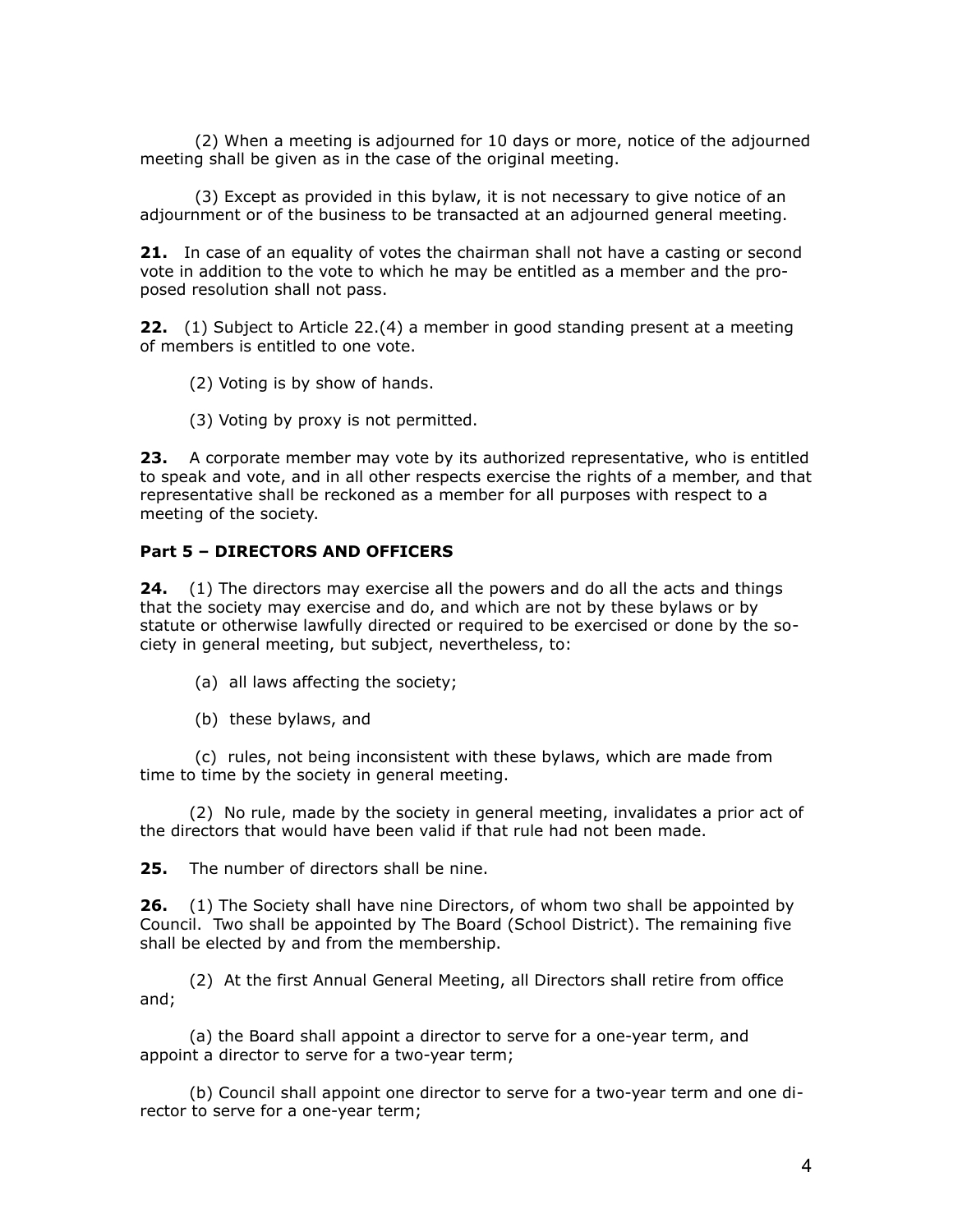(c) the membership shall elect 3 directors to serve a two-year term one year and 2 directors to serve a two year term the following year.

 (3) Subject to No. 5 above and Sections 10 to 15 below, a Director shall retire from office at the second Annual General Meeting, following his election or appointment when his successor shall be elected or appointed.

(4) Separate elections shall be held for each office to be filled by election.

(5) An election may be by acclamation, otherwise it shall be by ballot.

 (6) If no successor is elected or appointed the person previously elected or appointed continues to hold office.

**27.** (1) The directors, may at any time, and from time to time, appoint a member as a director to fill a vacancy in the directors.

 (2) A director so appointed holds office only until the expiry of the term of the director being replaced, but is eligible for re-election or appointment at the meeting.

**28.** (1) If a director resigns his office or otherwise ceases to hold office, the remaining directors shall appoint a member to take the place of the former director.

 (2) No act or proceeding of the directors is invalid only by reason of there being less than the prescribed number of directors in office.

**29.** (1) The members may by special resolution remove a director before the expiration of his term of office, and may elect a successor to complete the term of office.

 (2) If any member of the Board of Directors shall resign his office, or without reasonable excuse shall absent himself from three or more directors' meetings, or shall be suspended or expelled from the Society, the directors shall declare his office vacated and may appoint a successor in his place to hold office until the expiry of the term of the director being replaced.

**30.** (1) No director shall be remunerated for being or acting as a director but a director shall be reimbursed for all expenses necessarily and reasonably incurred by him while engaged in the affairs of the Society.

 (2) The secretary and or treasurer of the Society shall not receive remuneration for holding that office.

**31.** No person may serve as a director for more than six consecutive years.

**32.** Notwithstanding anything herein contained, where a person has been a director during six consecutive years and the president at the end of the last of the six years, that person shall, in the following year, hold office as Past President and shall be entitled to notice of and to attend all meetings of directors but shall not be entitled to vote as a director.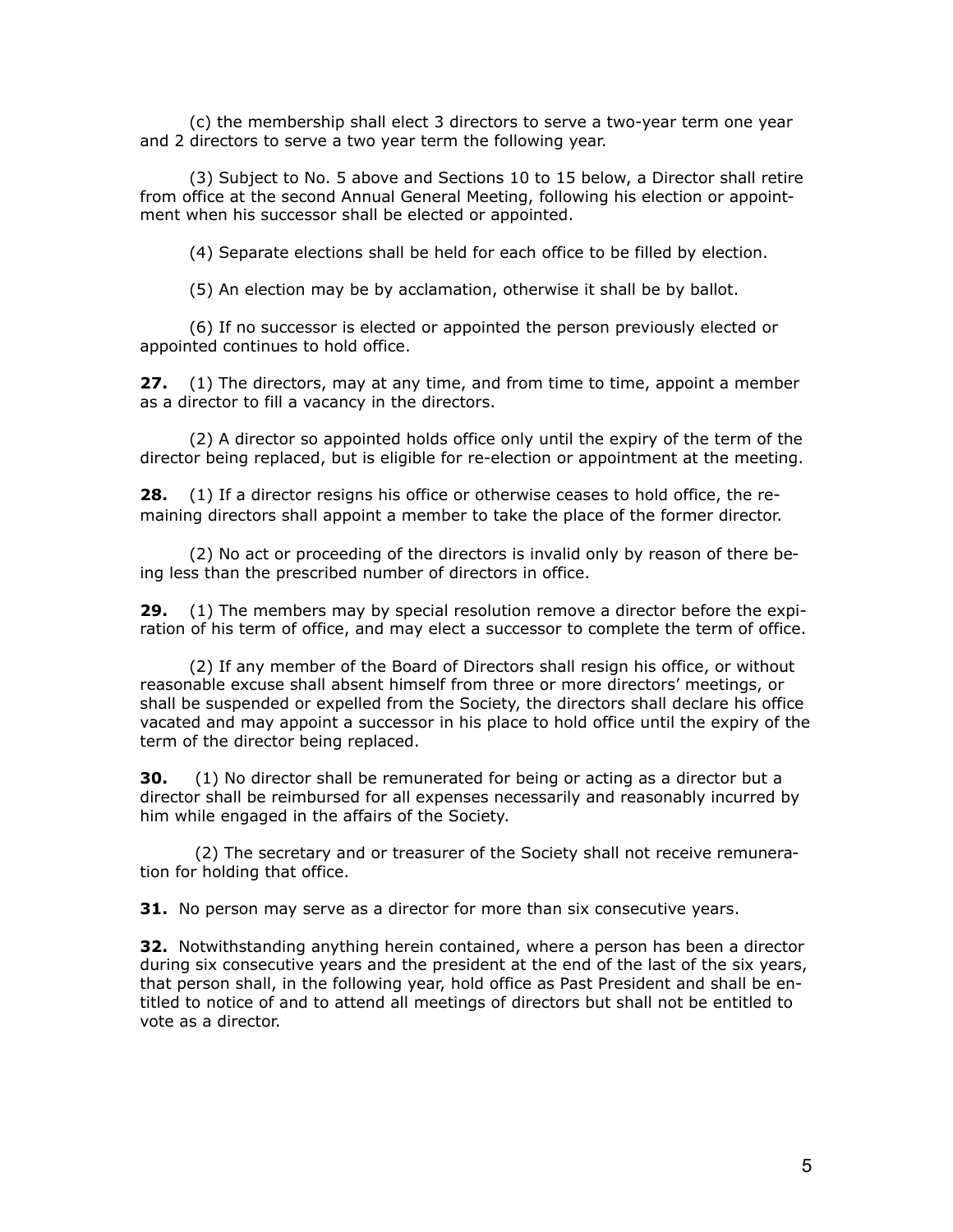#### **Part 6 – PROCEEDINGS OF DIRECTORS**

**33.** (1) The directors may meet together at the place they think fit to dispatch business, adjourn and otherwise regulate their meetings and proceedings, as they see fit.

 (2) The directors may from time to time fix the quorum necessary to transact business, and unless so fixed the quorum shall be five.

 (3) The president shall be chairman of all meetings of the directors, but if at a meeting the president is not present within 15 minutes after the time appointed for holding the meeting, the vice president shall act as chairman; but if neither is present the directors present may choose one of their number to be chairman at that meeting.

 (4) A director may at any time, on the request of another director, shall convene a meeting of the directors.

**34.** At the first meeting of directors after any annual general meeting, the directors shall appoint a president, vice president, secretary and treasurer. The directors may also appoint such additional officers as they see fit from time to time.

**35.** For a first meeting of directors held immediately following the appointment or election of a director or directors at an annual or other general meeting of members, or for a meeting of the directors at which a director is appointed to fill a vacancy in the directors, it is not necessary to give notice at the meeting to the newly elected or appointed director or director for the meeting to be constituted, if a quorum of directors is present.

**36.** A director who may be absent temporarily from British Columbia may send or deliver to the address of the society a waiver of notice, which may be by letter, telegram, telex or cable, of any meeting of the directors and may at any time withdraw the waiver, and until the waiver is withdrawn:

(a) no notice of meeting of directors shall be sent to that director; and

 ( b) any and all meetings of the directors of the society, notice of which has not been given to that director shall, if a quorum of the directors is present, be valid and effective.

**37.** (1) Questions arising at a meeting of the directors shall be decided by a majority of votes.

 (2) In case of an equality of votes, the chairman does not have a second or casting vote.

**38.** A resolution in writing, signed by all the directors and placed with the minutes of the directors is as valid and effective as if regularly passed at a meeting of directors.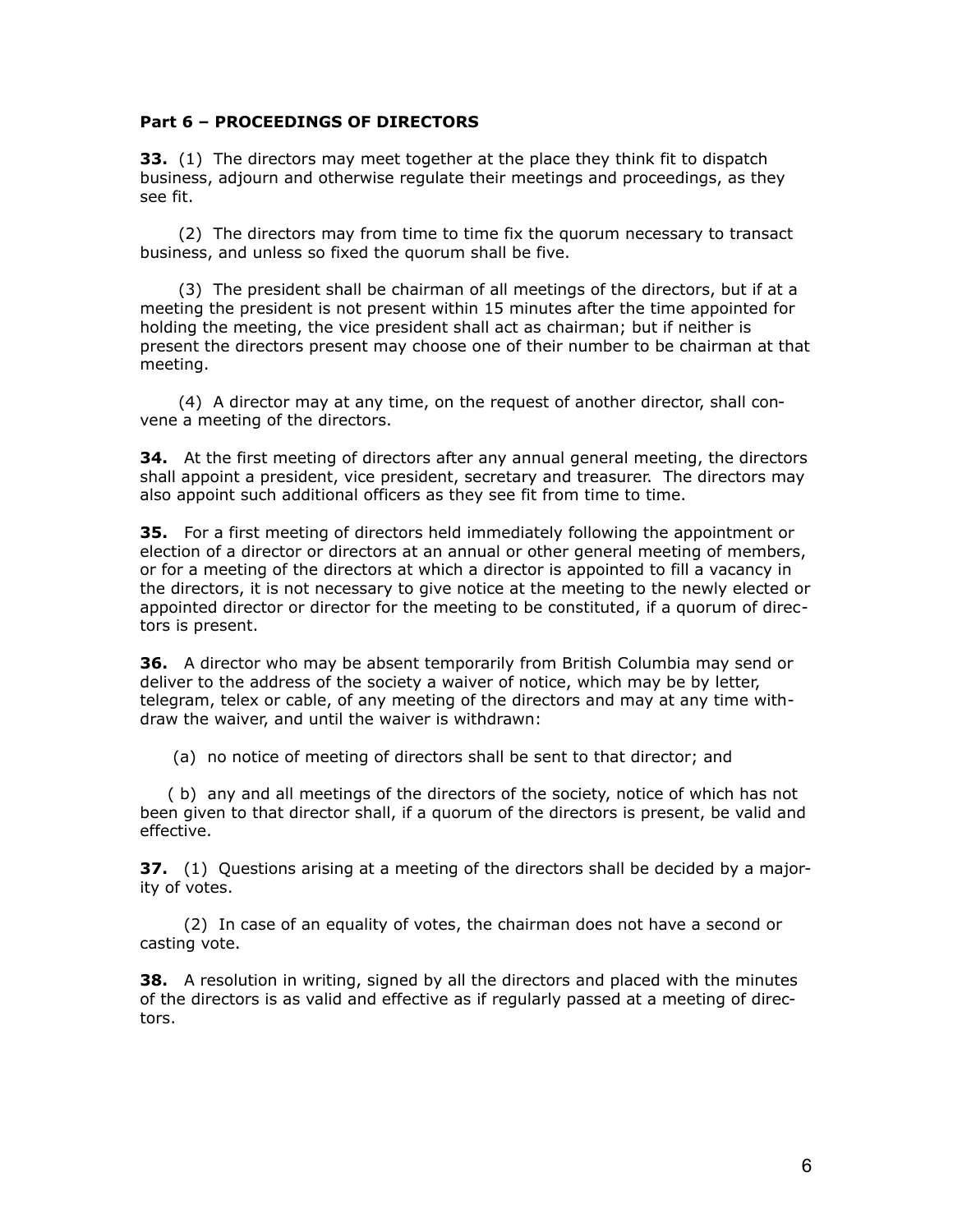## **Part 7 – DUTIES OF OFFICERS**

**39.** (1) The president shall preside at all meetings of the society and of the directors.

 (2) The president is the chief executive officer of the society and shall supervise the other officers in the execution of their duties.

**40.** The vice-president shall carry out the duties of the president during his absence.

**41.** Duties of the Secretary:

(a) correspondence as directed by the President;

(b) notification to Board of special meetings;

 (c) keep minutes of regular, special and annual general meetings and distribute to Directors, Theatre Managing Director, City of Cranbrook and School District.

**41.1** Duties of Treasurer:

 (a) oversee financial records and books of account to comply with the society Act;

 (b) oversee financial statements and present to directors and others as required;

(c) oversee and provide financial direction to directors and others as required.

**42.** In the absence of the secretary from a meeting the directors shall appoint another person to act as secretary at the meeting.

## **Part 8 – SEAL**

**43.** The directors may provide a common seal for the society and may destroy a seal and substitute a new seal in its place.

**44.** The common seal shall be affixed only when authorized by a resolution of the directors and then only in the presence of the persons prescribed in the resolution, or if no persons are prescribed, in the presence of the president and secretary or president and secretary-treasurer.

## **Part 9 – AUDITOR**

**45.** The society shall engage an auditor qualified to act under the Municipal Act.

**46.** The first auditor shall be appointed by the directors who shall also fill all vacancies occurring in the office of auditor.

**47.** At each annual general meeting the society shall appoint an auditor to hold office until he is re-elected or his successor is elected at then next annual general meting.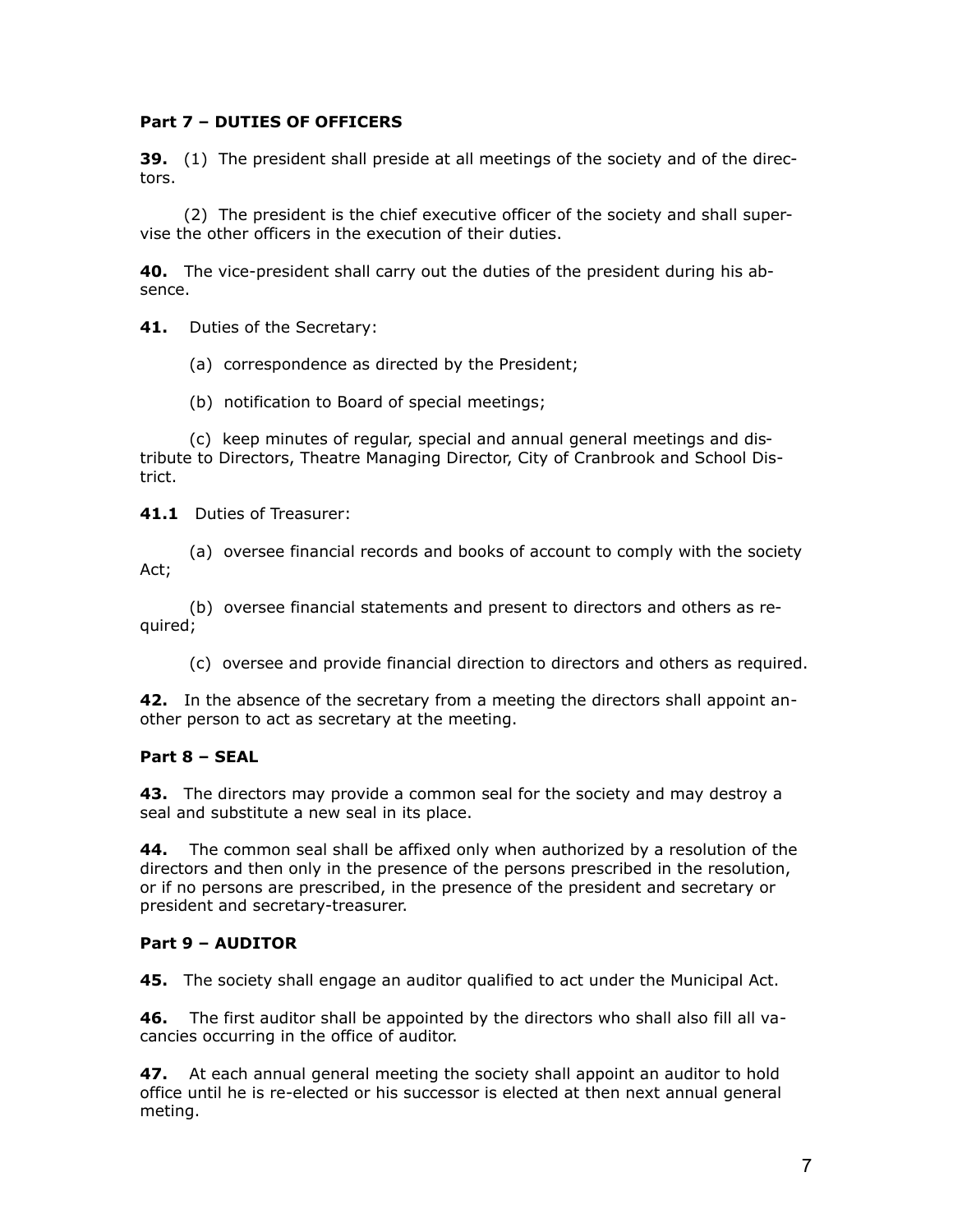**48.** An auditor may be removed by ordinary resolution.

- **49.** An auditor shall be promptly informed in writing of appointment or removal.
- **50.** No director and no employee of the society shall be auditor.

**51.** The auditor may attend general meetings.

## **Part 10– NOTICE TO MEMBERS**

**52.** A notice shall be given to a member, either personally or by mail to him at his registered address, or by advertisement through the local newspaper.

**53.** A notice sent by mail shall be deemed to have been given on the second day following that on which the notice has been given it is sufficient to prove the notice was properly addressed and deposited in a Canadian post office receptacle.

- (1) Notice of a general meeting shall be given to:
	- (a) every member shown in the register of members on the day notice is given;
	- (b) the auditor, if Part 9 applies.
- (2) No other person is entitled to receive a notice of general meeting.

## **Part 11 – BYLAWS**

**54.** On being admitted to membership, each member is entitled to and the society shall give him, without charge, a copy of the constitution and bylaws of the society.

- **55.** These bylaws shall not be altered or added to except by special resolution.
- **56.** Borrowing Power shall be exercised according to the Society Act.

## **Part 12 - Dissolution**

**57.** In the event of the winding up or dissolution of the Society, all the funds and assets of the Society remaining after the payment or satisfaction of all costs, charges, expenses, debts and liabilities of the Society, including the remuneration (if any) of a liquidator, and after payment to employees of the Society, of any arrears of salaries or wages, and after the payment of any debts of the Society, shall be given, transferred and distributed to such organizations that are registered charities pursuant to the provisions of the Income Tax Act that shall be designated by the members of the Society at the time of the winding up or dissolution of the Society, and if effected cannot be given to the aforesaid provisions, such funds shall be given, transferred and distributed to such organizations that are determined by the members of the Society to be registered charities pursuant to the provisions of the Income Tax Act which have purposes similar to those of the Society.

**58.** The Society shall be carried on without purpose or gain for its members and any profits or other accretions to the Society shall be used in promoting its objects.